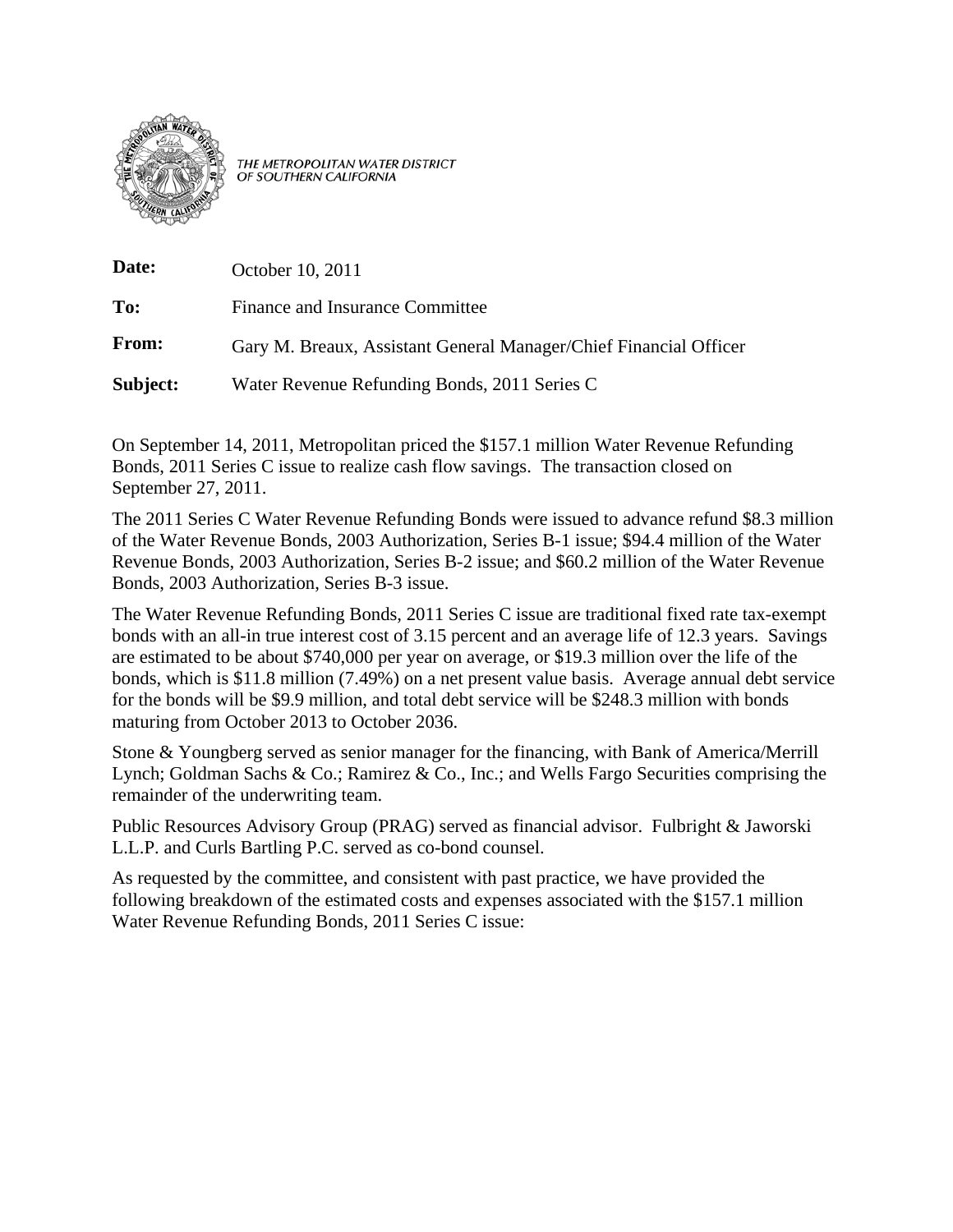## **Water Revenue Refunding Bonds, 2011 Series C**

## **Estimated Costs:**

|                                               | Amount             | $\frac{$}{1,000}$ Bond |
|-----------------------------------------------|--------------------|------------------------|
| <b>Rating Agencies</b>                        | \$121,350          | \$<br>0.77             |
| Co-Bond Counsel                               | 86,500             | 0.55                   |
| <b>Financial Advisor</b>                      | 65,000             | 0.41                   |
| Printing/Verification/Escrow                  | 18,000             | 0.12                   |
| Other/Contingency                             | 9,150              | 0.06                   |
| <b>Total</b>                                  | \$300,000          | 1.91<br>\$             |
| <b>Underwriter's Discount:</b>                |                    |                        |
|                                               | Amount             | $\frac{$}{1,000}$ Bond |
| Takedown (sales fees)                         | \$<br>712,400      | $\mathbb{S}$<br>4.53   |
| Management Fee                                | 35,000             | 0.22                   |
| Expenses                                      |                    |                        |
| - Underwriters Counsel                        | 25,000             | 0.16                   |
| - Other (e.g. DTC, CDIAC, order system, etc.) | 30,962             | 0.20                   |
| <b>Total</b>                                  | \$<br>803,362      | \$5.11                 |
| <b>Total Costs of Issuance</b>                | <u>\$1,103,362</u> | <u>7.02</u>            |

A breakdown of the savings from Water Revenue Refunding Bonds is attached (Attachment 1).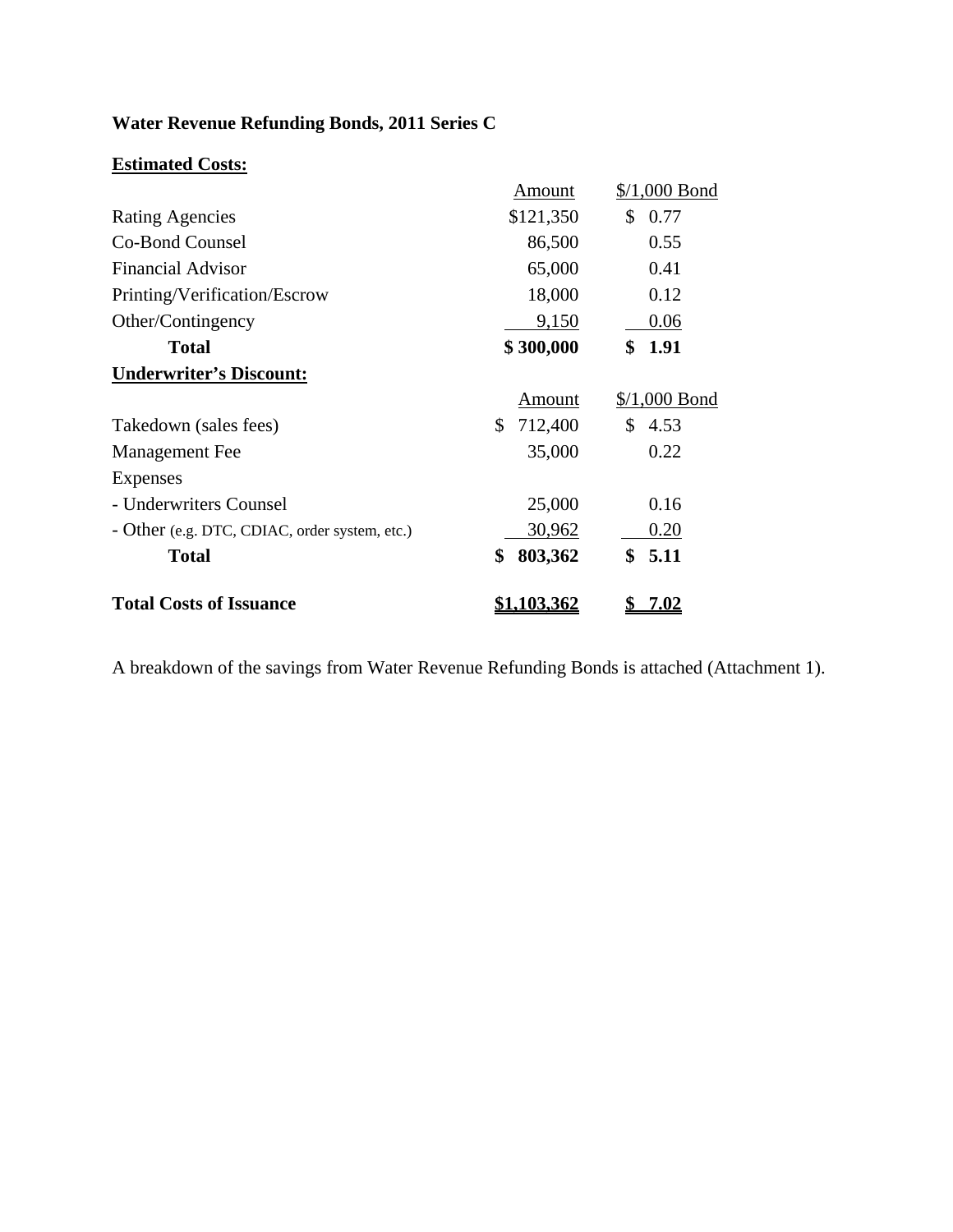## **Attachment 1**

## **Savings from Water Revenue Refunding Bonds**

Since February 2001, Metropolitan has issued over \$3.93 billion of water revenue refunding bonds, with estimated savings over \$287 million on a present value basis and at least \$18.5 million per year (on average) over the next 20 years. This equates to approximately \$10 per acre-foot of savings on future water rates. The following table summarizes each of the transactions, along with the net present value savings, the average annual savings, true interest cost, and the average maturity of the refunding bond issues:

|                                     |          | <b>NPV</b>              | Average               | True                 | Average         |
|-------------------------------------|----------|-------------------------|-----------------------|----------------------|-----------------|
| <b>Revenue Refunding Bond Issue</b> |          | <b>Savings</b>          | <b>Annual Savings</b> | <b>Interest Cost</b> | <b>Maturity</b> |
|                                     |          |                         |                       |                      |                 |
| 2001 Series A                       | \$195.7M | \$9.6 million           | \$ .7 million         | 4.50%                | 12.7 years      |
| 2001 Series B1-B2                   | \$224.8M | \$15.0 million          | \$1.0 million         | 4.22%                | 15.2 years      |
| 2002 Series A&B                     | \$132.2M | \$9.7 million           | \$ .7 million         | 3.30%                | 18.1 years      |
| 2003 Series A                       | \$36.2M  | $$3.0$ million          | .1 million<br>\$      | 3.34%                | 9.1 years       |
| 2003 Series C1-C3                   | \$338.2M | \$21.1 million          | \$1.3 million         | 3.26%                | 20.8 years      |
| 2004 Series A1-A2                   | \$162.5M | \$11.4 million          | \$1.1 million         | 2.92%                | 15.4 years      |
| 2004 Series B                       | \$274.4M | \$12.2 million          | \$1.1 million         | 3.14%                | 8.3 years       |
| 2004 Series C                       | \$136.1M | \$11.0 million          | .6 million<br>\$      | 3.23%                | 14.9 years      |
| 2006 Series A1-A2                   | \$74.1M  | \$ 6.4 million          | .7 million<br>\$      | 3.22%                | $11.3$ years    |
| 2006 Series B                       | \$45.9M  | \$2.0 million           | .1 million<br>\$      | 4.48%                | 16.4 years      |
| $2007$ Series A1-A2                 | \$218.4M | $N/A$ (a)               | $N/A$ (a)             | $N/A$ (a)            | 9.6 years       |
| 2007 Series B                       | \$81.9M  | $N/A$ (a)               | $N/A$ (a)             | $N/A$ (a)            | 26.8 years      |
| 2008 Series A1-A2                   | \$501.6M | $$89.2$ million (b)     | \$4.4 million         | $3.47\%$ (b)         | 17.3 years      |
| 2008 Series B                       | \$133.4M | \$ 6.8 million          | \$ .7 million         | 4.11%                | 11.9 years      |
| 2008 Series C                       | \$79.0M  | $9.6$ million (c)<br>S. | \$ .7 million         | 3.77% $(c)$          | 7.3 years       |
| 2009 Series A1-A2 (d)               | \$208.4M | \$30.6 million          | \$2.0 million         | 2.62%                | 16.3 years      |
| 2009 Series B $(e)$                 | \$106.7M | N/A                     | N/A                   | 4.44%                | 16.3 years      |
| 2009 Series C $(f)$                 | \$91.2M  | N/A                     | N/A                   | 4.97%                | 23.3 years      |
| 2009 Series D $(g)$                 | \$81.1M  | N/A                     | N/A                   | 3.07%                | 8.1 years       |
| $2009$ Series E (h)                 | \$26.1M  | N/A                     | N/A                   | 2.59%                | 6.8 years       |
| $2010$ Series A (i)                 | \$128.0M | N/A                     | N/A                   | 3.14%                | 9.2 years       |
| 2010 Series B $(i)$                 | \$88.8M  | N/A                     | N/A                   | 3.25%                | 10.7 years      |
| 2011 Series A1-A4 $(k)$             | \$228.9M | \$26.3 million          | \$1.4 million         | 1.83%                | 21.6 years      |
| 2011 Series B                       | \$167.9M | \$10.8 million          | \$1.1 million         | 1.13%                | 3.2 years       |
| 2011 Series C                       | \$157.1M | \$11.8 million          | \$0.8 million         | 3.15%                | $12.3$ years    |

(a) The 2007 Series A1-A2 and 2007 Series B variable rate water revenue refunding bonds were Auction Rate Securities, and were refunded by the 2008 Series A1-A2 variable rate water revenue refunding bonds, anticipated savings reflected in projected savings for the 2008 Series A1-A2 issue.

(b) Variable rate bonds, initial weekly interest rate of 1.85%, weekly interest rates will vary over time. Savings calculations based on an average interest rate of 3.43% on the 2008 Series A1-A2 issue, and an average interest rate of 5.00% on the refunded ARS.